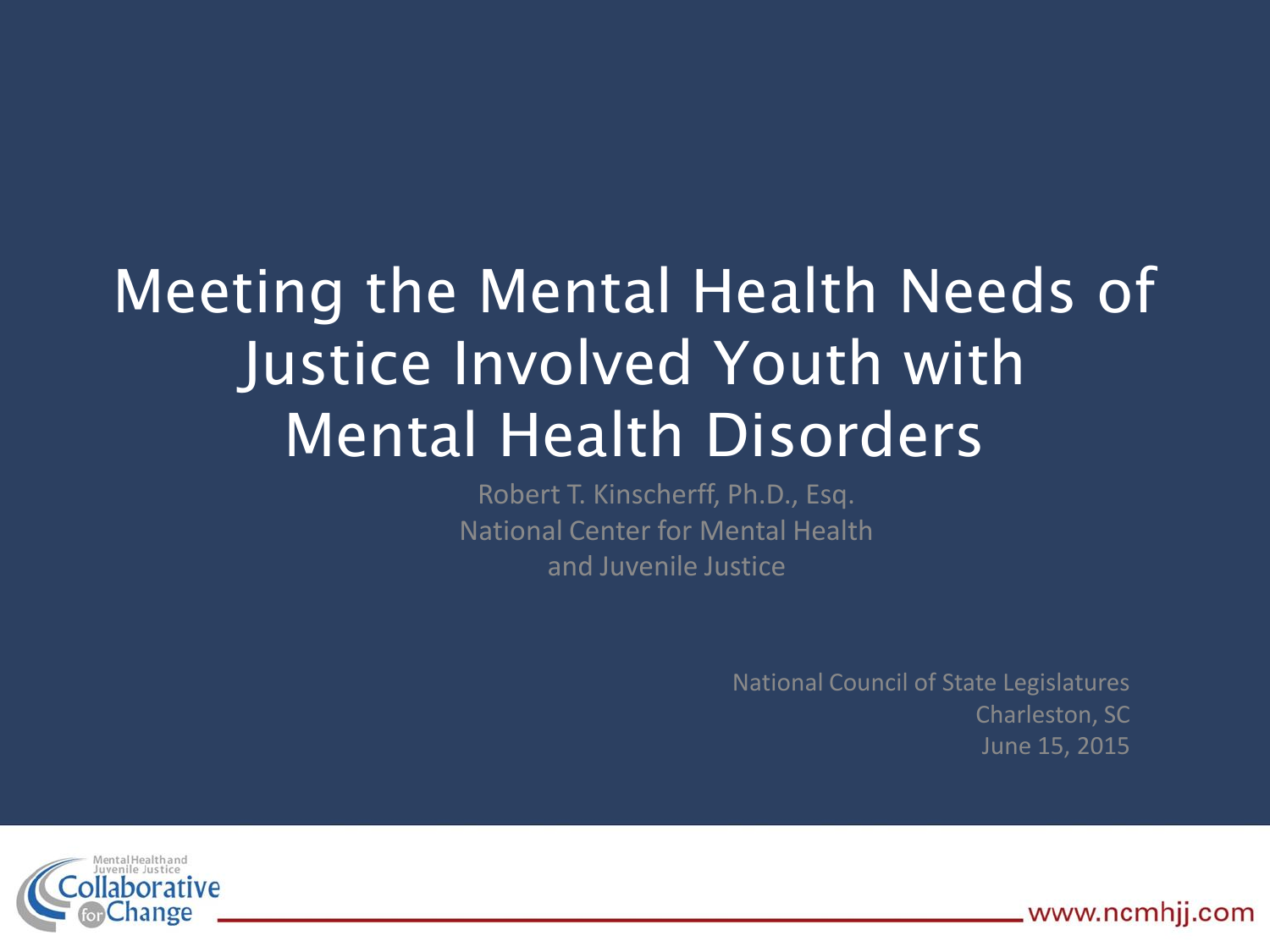# National Center for Mental Health and Juvenile Justice

Established in 2001 at Policy Research Associates, Inc.

Mission: To promote awareness of the mental health needs of youth in the juvenile justice system and to assist the field in developing improved policies and programs based on the best available research and practice

#### Key Functions:

- –Serve as national focal point
- –Provide training and technical assistance
- –Conduct research
- –Foster policy and systems change



www.ncmhij.com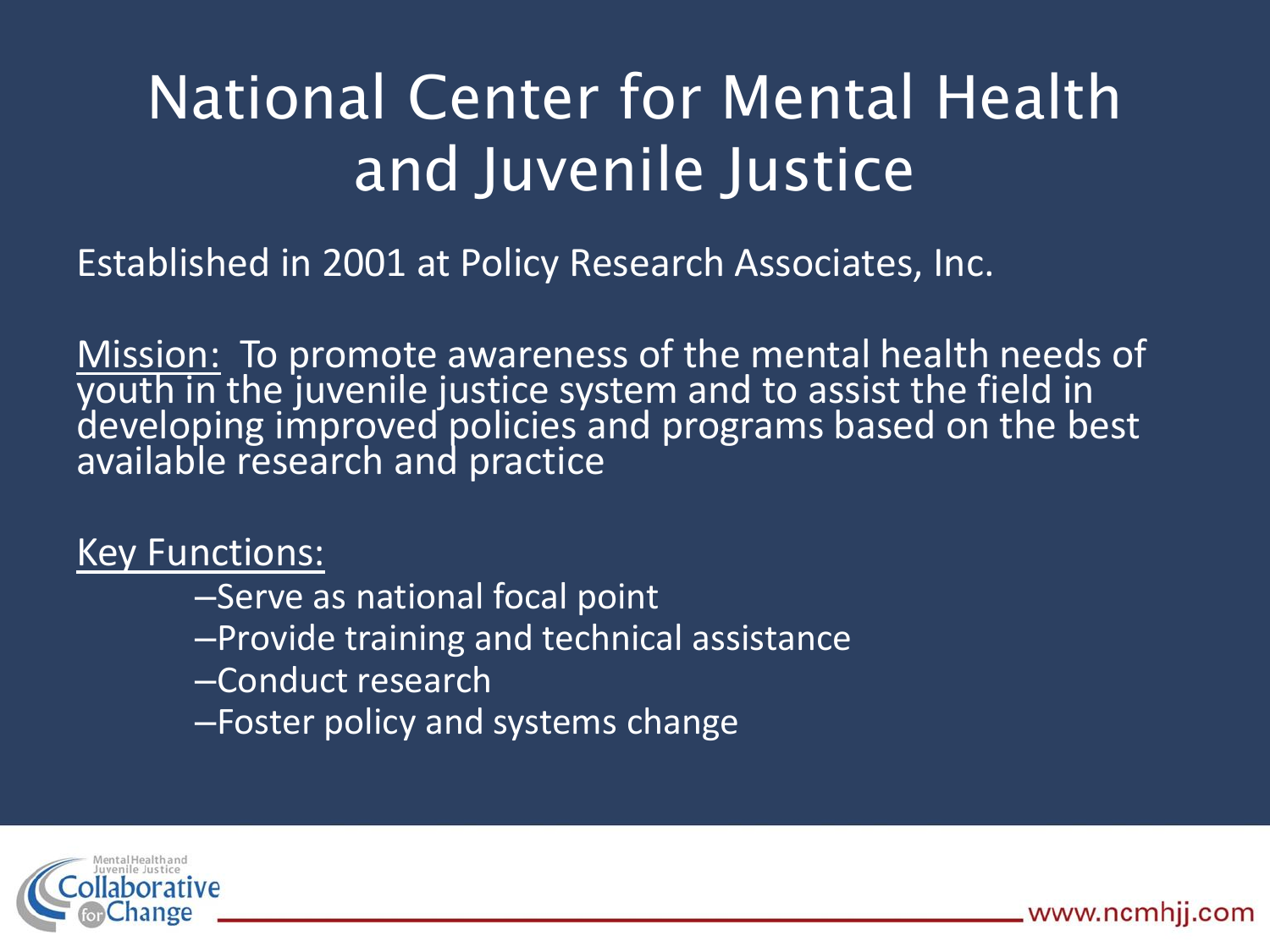

- I. Needs and Trends
- II. Development of Innovative Approaches
- III. Disseminating the Innovations

IV. Remaining Challenges



www.ncmhjj.com.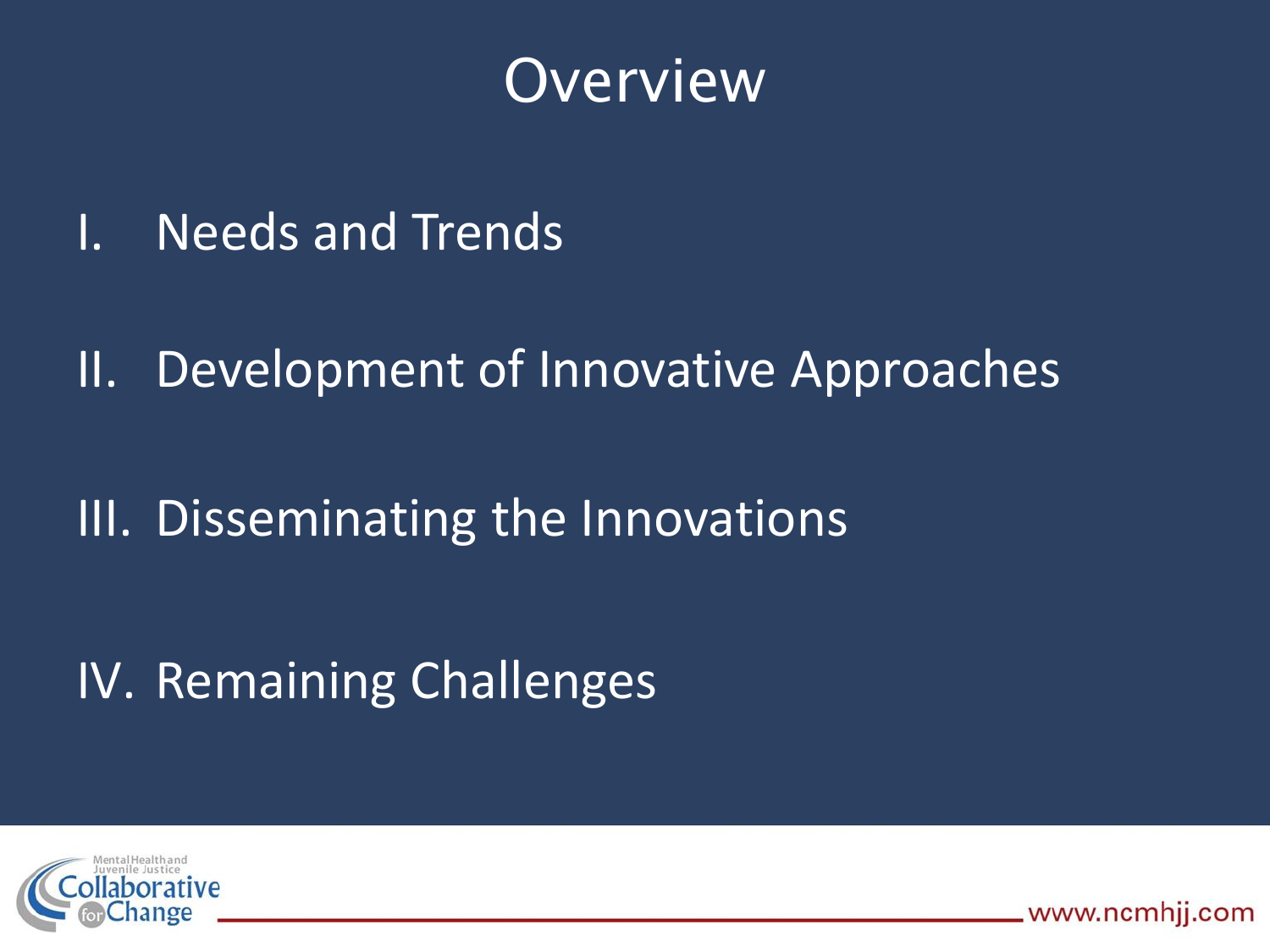### Juvenile Justice Population

• Just over 1.4 million youth arrested a year

• Over 250,000 youth a year are in juvenile detention

• Approximately 50,000 youth reside in secure correctional settings

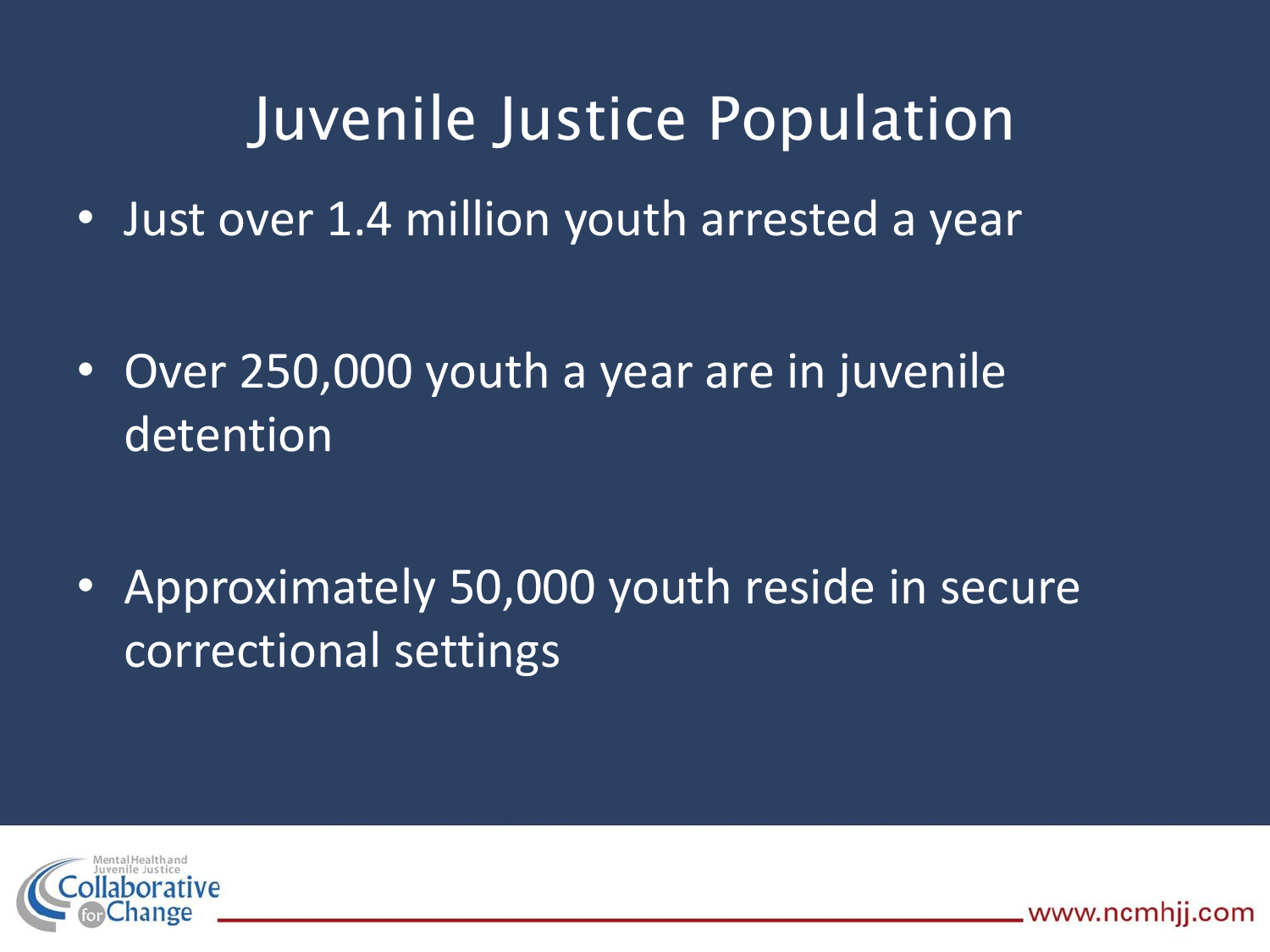# Prevalence of Mental Health Issues Among Youth in the Juvenile Justice System

- Close to 70% have a diagnosable mental health disorder
- Over 60% experience a co-occurring substance abuse disorder
- Almost 30% have disorders severe enough to require immediate and significant treatment
- At least 75% of youth in the juvenile justice system have experienced traumatic victimization
- Youth in juvenile placement have nearly three times the risk for suicide as youth in the general population

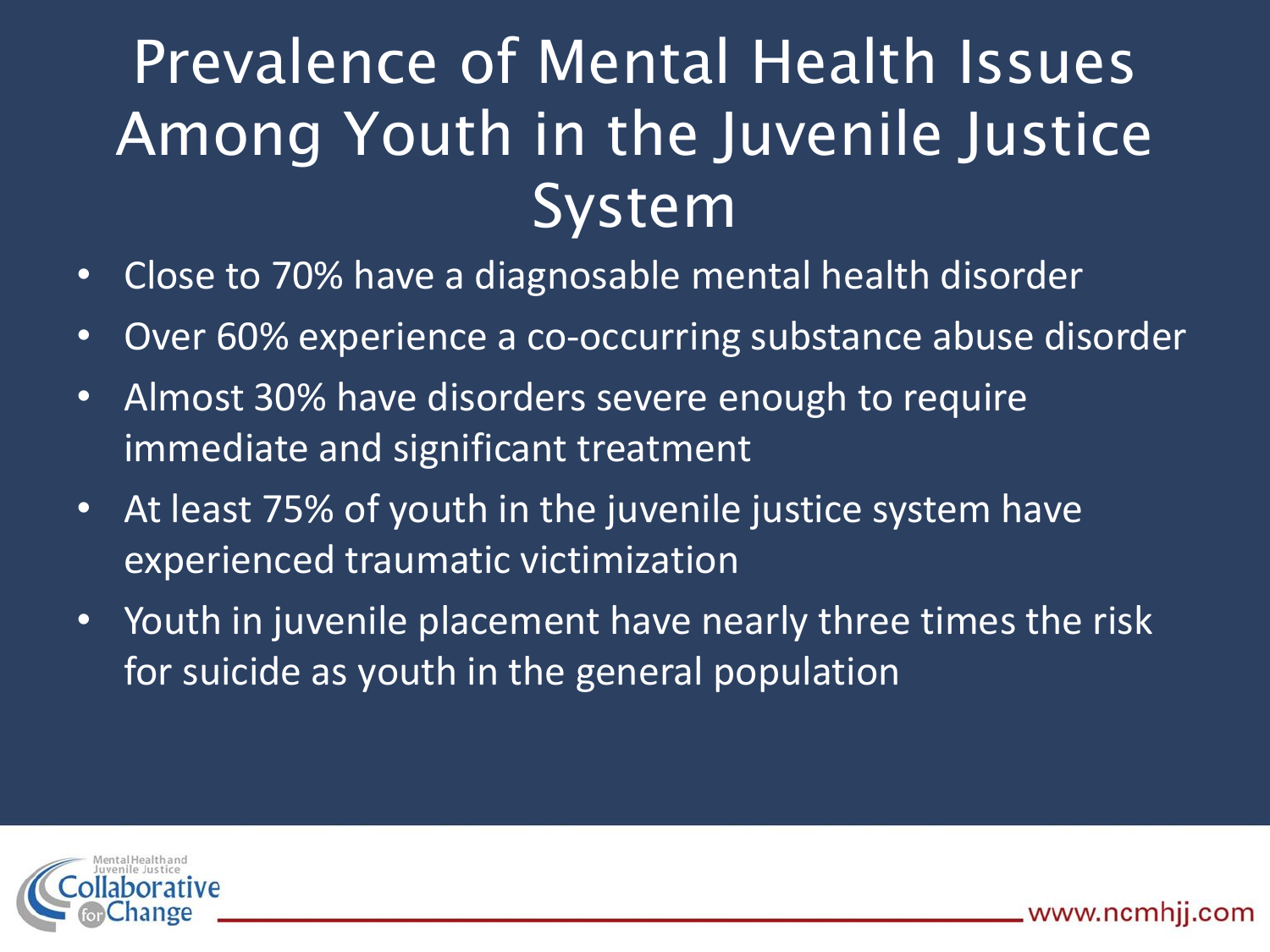# Trends

- Drastic reduction in placements in juvenile facilities
- Recognition that these youth are often inappropriately involved in and poorly served by the juvenile justice system
- The development of scientifically sound behavioral health screening and assessment instruments
- The development of evidence-based treatments and interventions
- New advancements in adolescent brain research

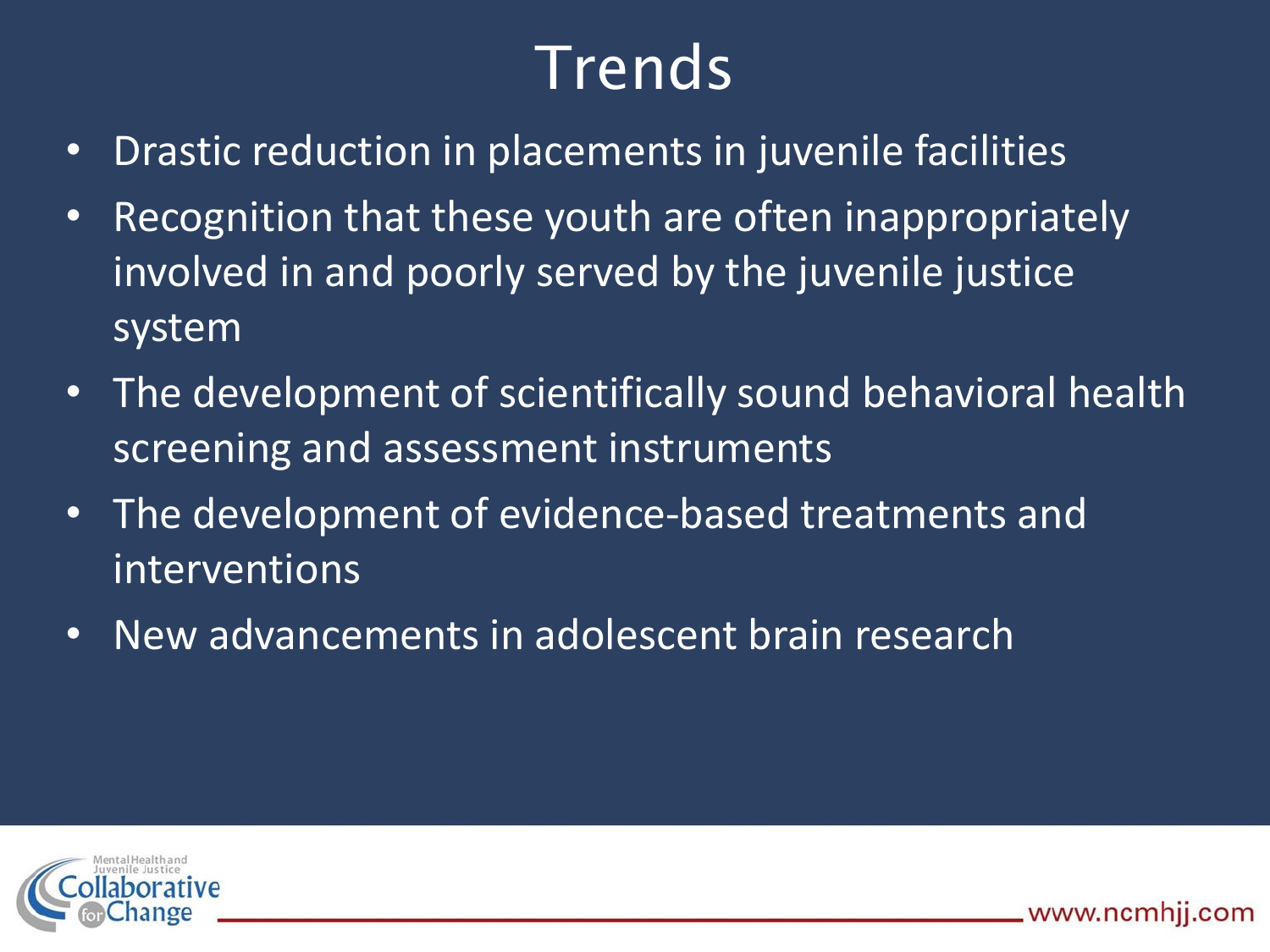# The Development of Innovative Approaches

- Models for Change states identified mental health as a significant challenge in their juvenile justice reform efforts
- Mental Health/Juvenile Justice Action Network created in response to shared concerns
- Involved eight states: CT, CO, IL, LA, OH, PA, TX, WA
- 3 critical priorities for action were identified: diversion, workforce development, family involvement

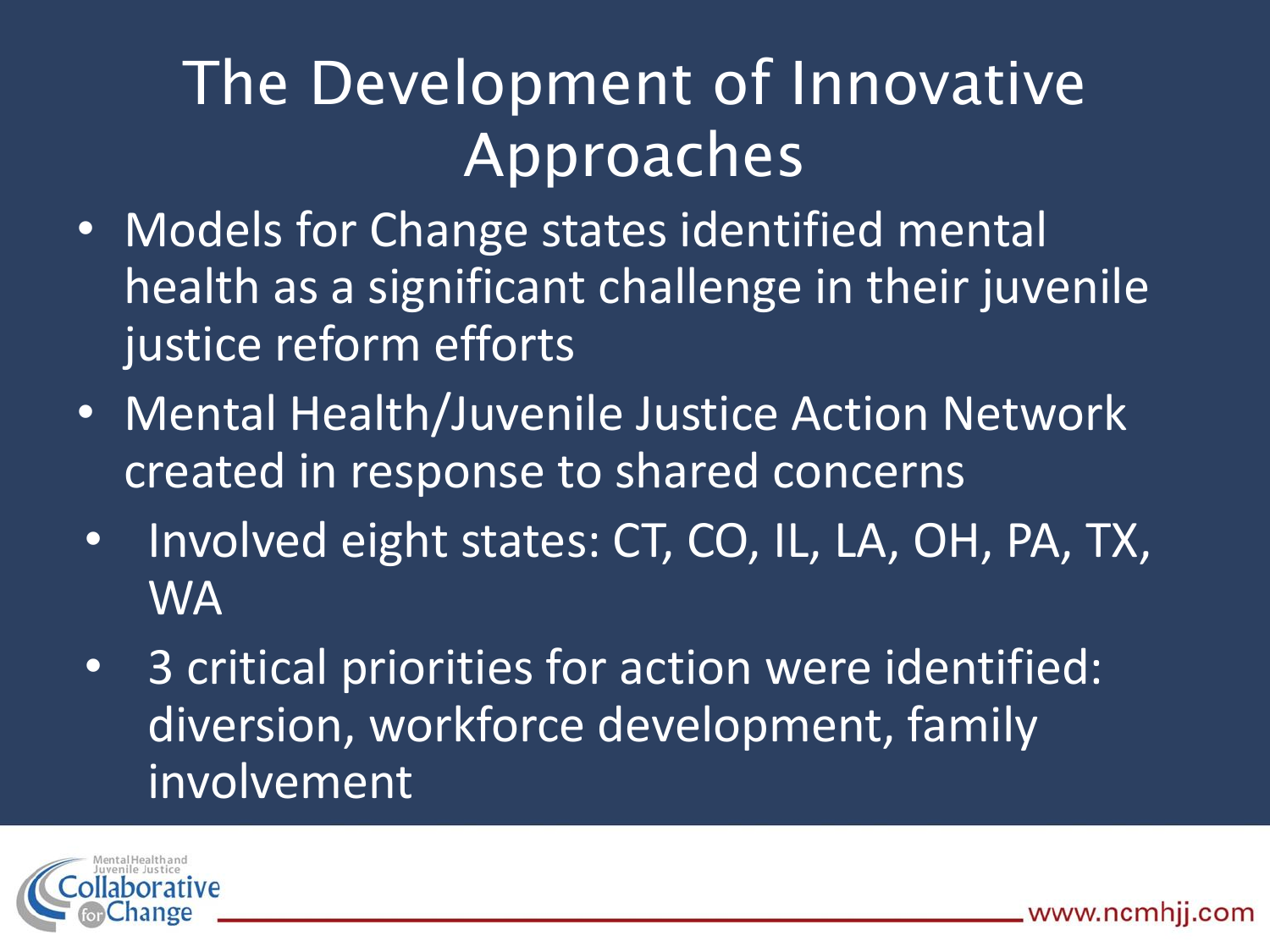### Resulting Innovations: Diversion

Diversion: Creating more opportunities for youth with mental health needs to be safely and appropriately diverted to community-based treatment at critical points of contact:

- Probation-Intake Based Diversion Model (*Front End Diversion Initiative)*
- School-Based Diversion Model *(School Responder Programs)*
- Law Enforcement Based Diversion *(Crisis Intervention Teams for Youth- CIT-Y Training)*
- Juvenile Diversion Guidebook (*general guidance on pre-adjudicatory diversion)*

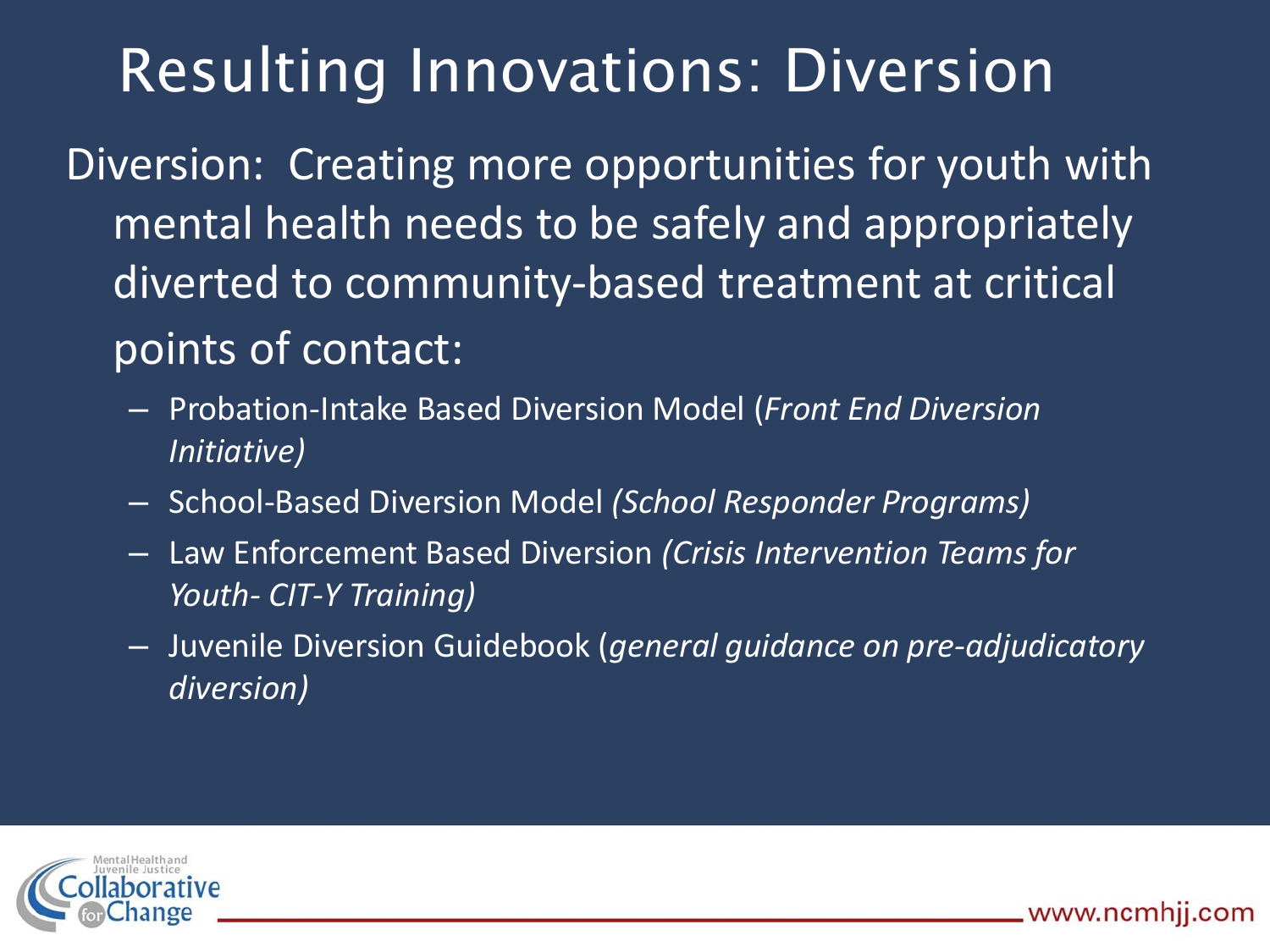# Resulting Innovations

Family Involvement: Providing more guidance and direction to support family involvement in the juvenile justice system

- Training for juvenile justice staff and families
- Resources to help youth and families better understand the jj system

### Workforce Development: Improving the staff response to youth with mental health needs

- Mental Health Training Curriculum for Juvenile Justice *(MHTC-JJ)*
- Adolescent Mental Health Training for School Resource Officers*(AMHT-SRO's)*

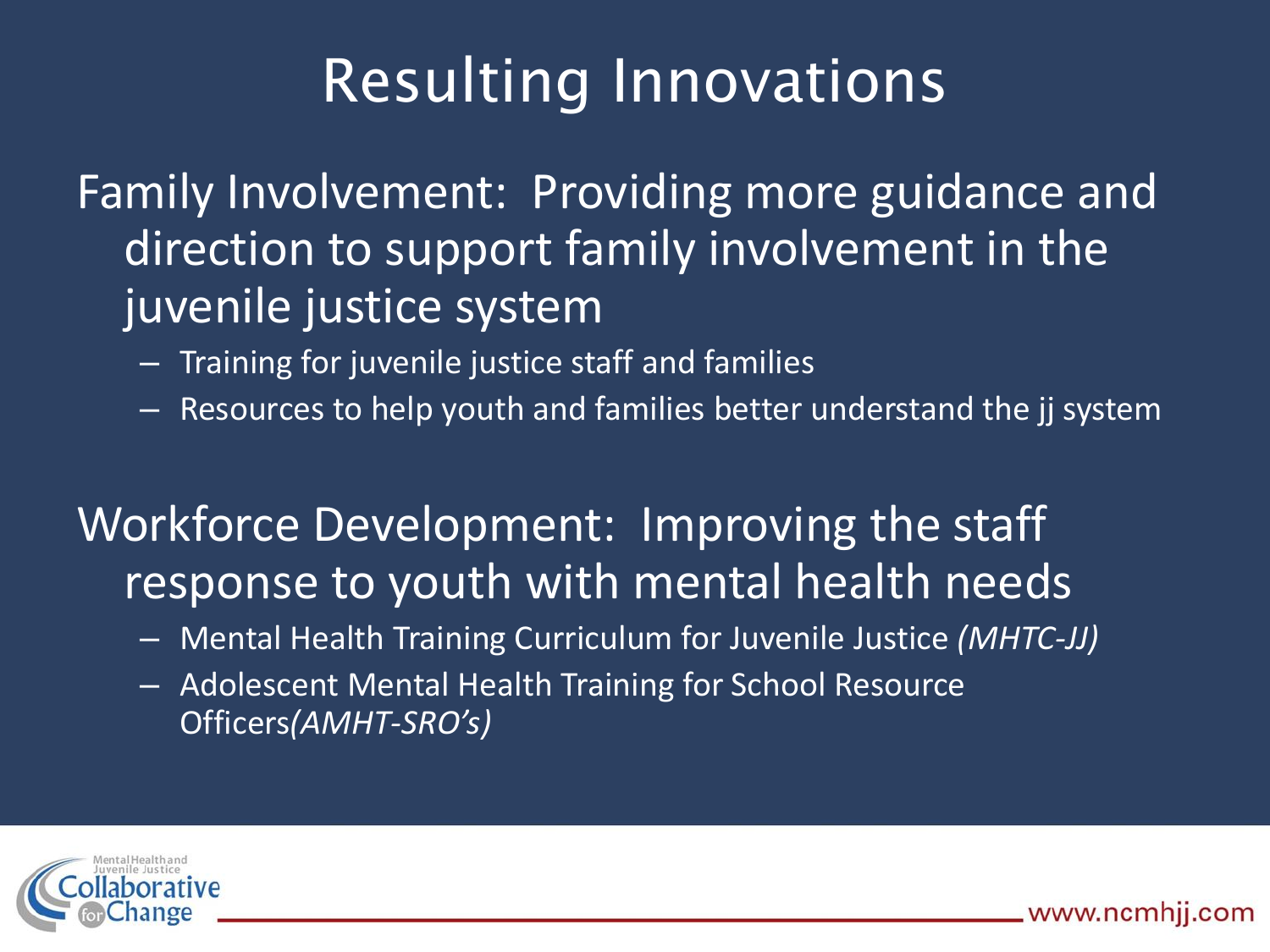### Disseminating the Innovations

- Range of new resources developed to help the field better identify and respond to youth with mental health needs
- Goal was always to create innovations that could be shared with and adopted by other sites struggling with similar issues
- In 2011, MacArthur entered into partnerships with OJJDP and SAMHSA to disseminate the innovations coming from MfC and the AN's

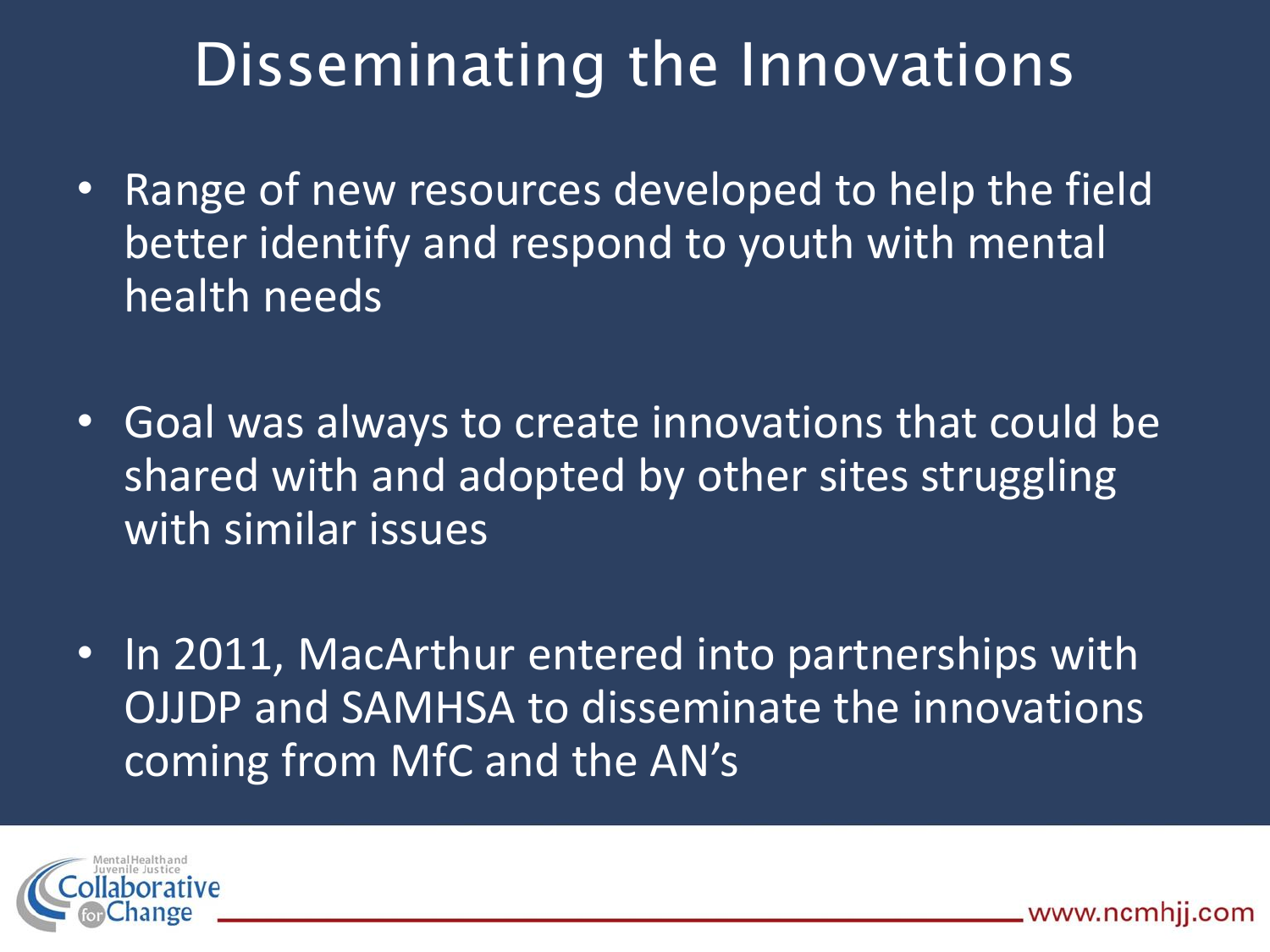# Disseminating the Innovations

- Joint partnership between MacArthur and federal agencies:
	- OJJDP: MHTC-JJ Training
		- 10 sites selected in 2012
		- 6 sites selected in 2014
	- SAMHSA: Policy Academy/Action Network Initiative on early diversion models
		- Worked with 12 states and 8 tribal nations
		- Current group working on adopting school-based models (NY, WV, NV, WI)

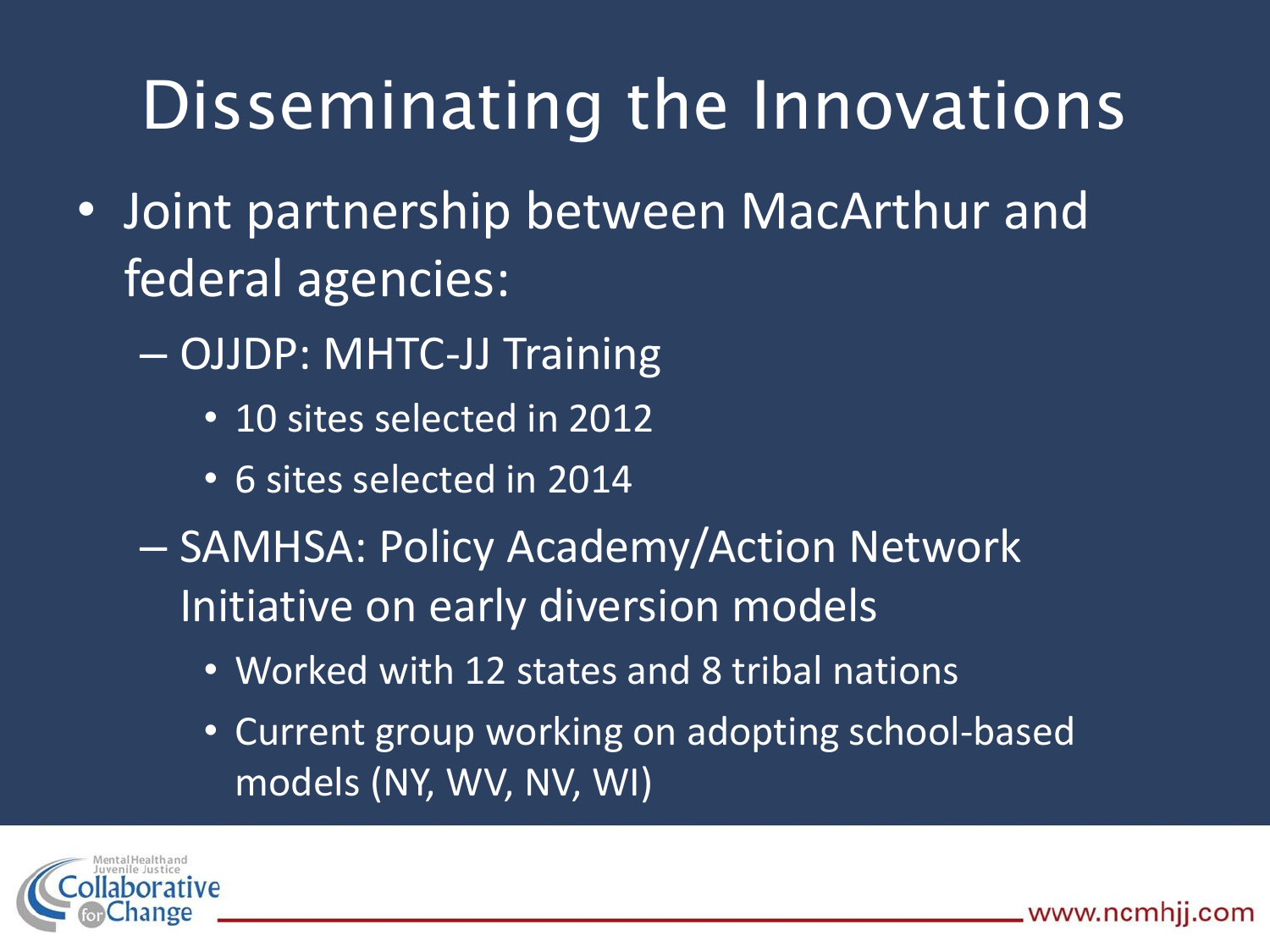### The MH JJ Collaborative for Change: A Training, Technical Assistance and Education Center

- Part of MacArthur Foundation's new Models for Change Resource Center Partnership
- Designed to further disseminate the mental health innovations from MfC and the AN to new states/sites
- Provides technical assistance, training, tools and resources to advance juvenile justice reform
- Partners include over 25 national, state and local experts

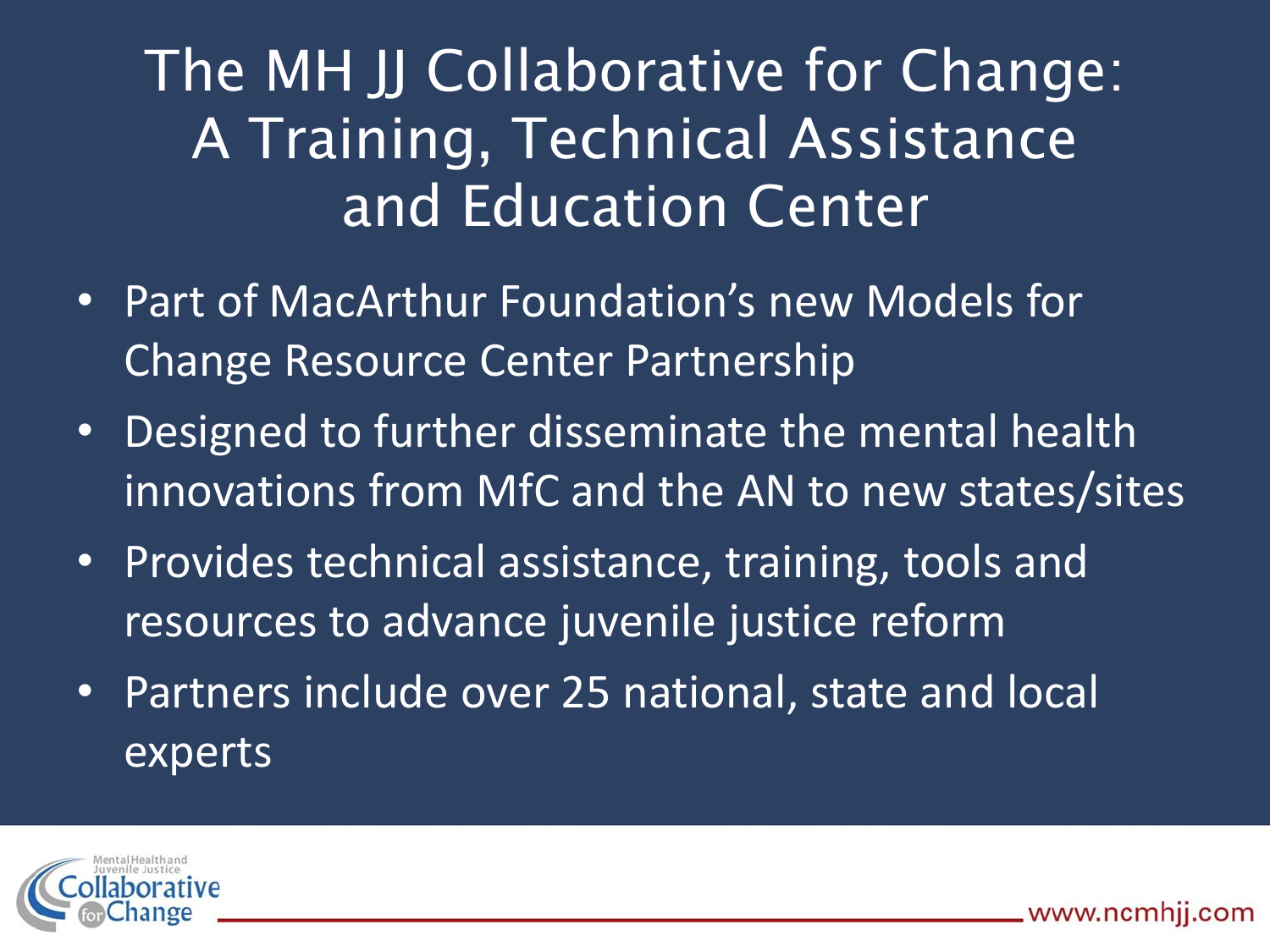### Areas of Focus

- Mental health screening in juvenile justice settings
- Diversion strategies and models
- Guidance on the implementation of EBP's
- Training and resources on family involvement
- Training for juvenile staff and law enforcement
- Juveniles' Competence to Stand Trial
- Juvenile Suicide Prevention
- Co-occurring Disorders
- Trauma

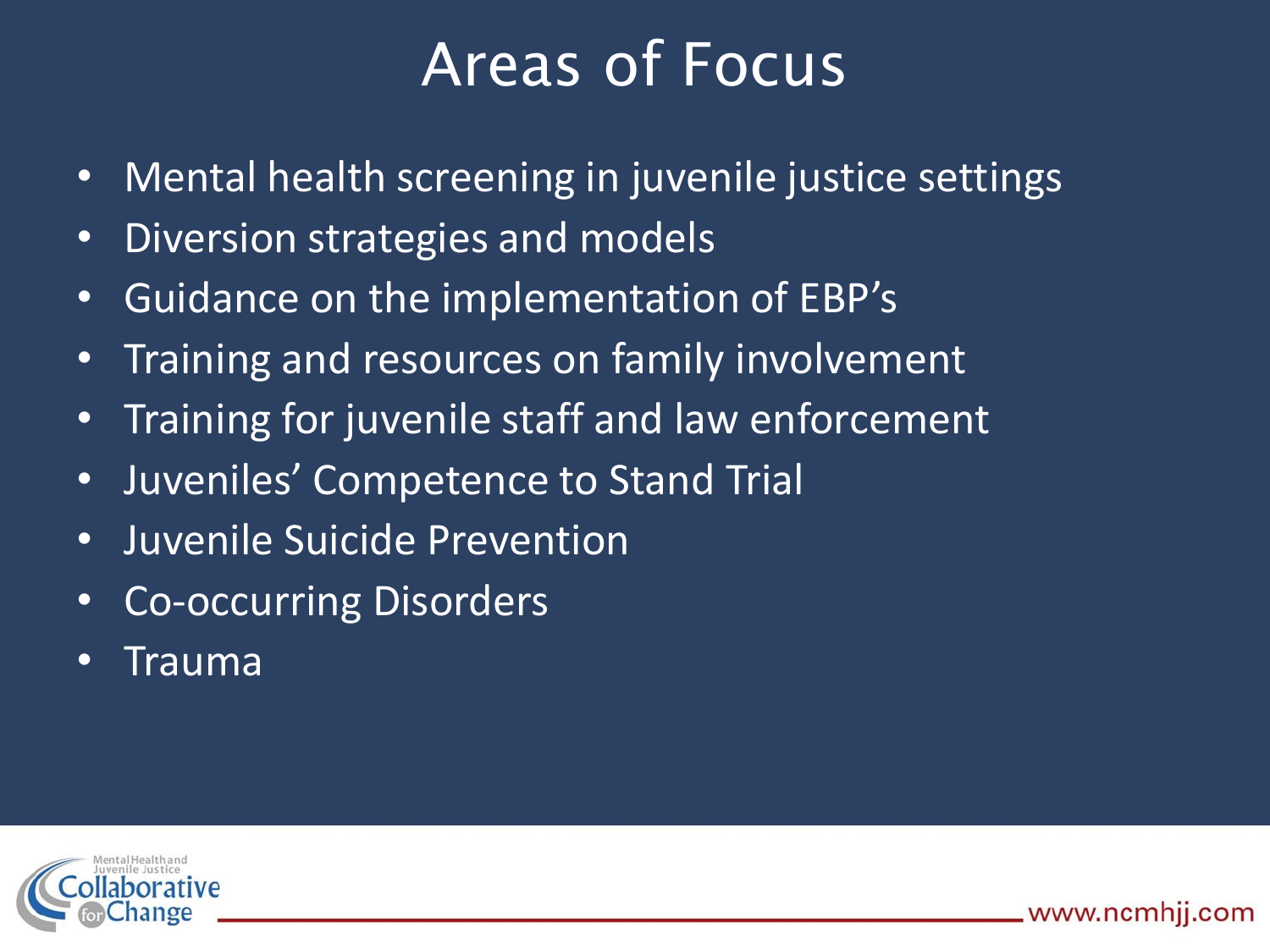### What We Offer

- Web-based resource center with access to critical resources, documents and information
- Phone consultation, via a Help Desk, provided by NCMHJJ staff or by an expert consultant
- On-site consultation by content experts
- Training delivered by experienced expert trainers
- TA Publications and webinars

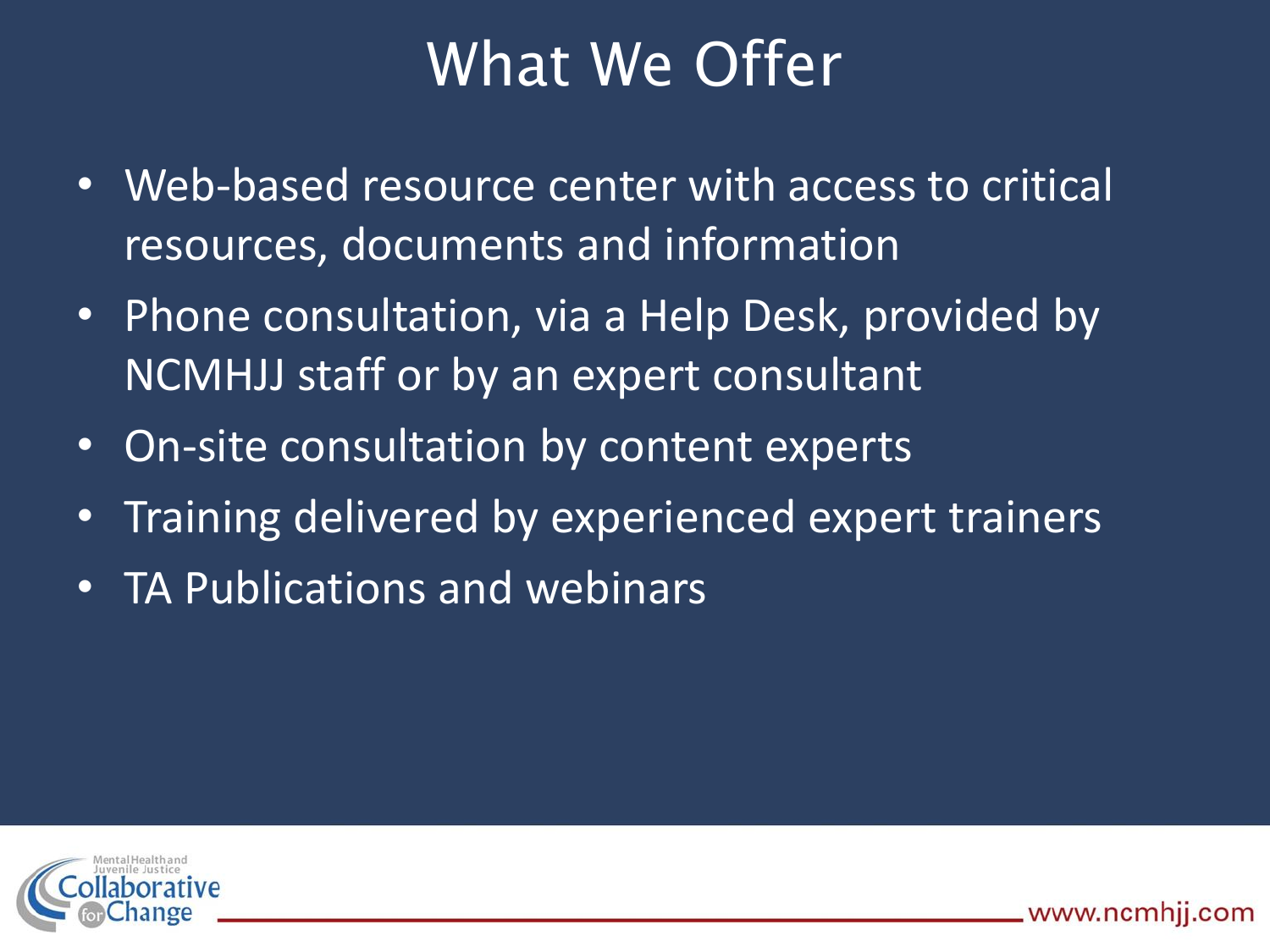# Remaining Challenges

- All youth should be properly *screened and assessed* for mental health problems at their earliest point of contact with the juvenile justice system
- More *diversion programs* for youth with mental health and substance use disorders need are needed
- Mental health and substance abuse *providers must partner with juvenile justice* to create more community-based treatment, with an emphasis on *Evidence-Based Practices*

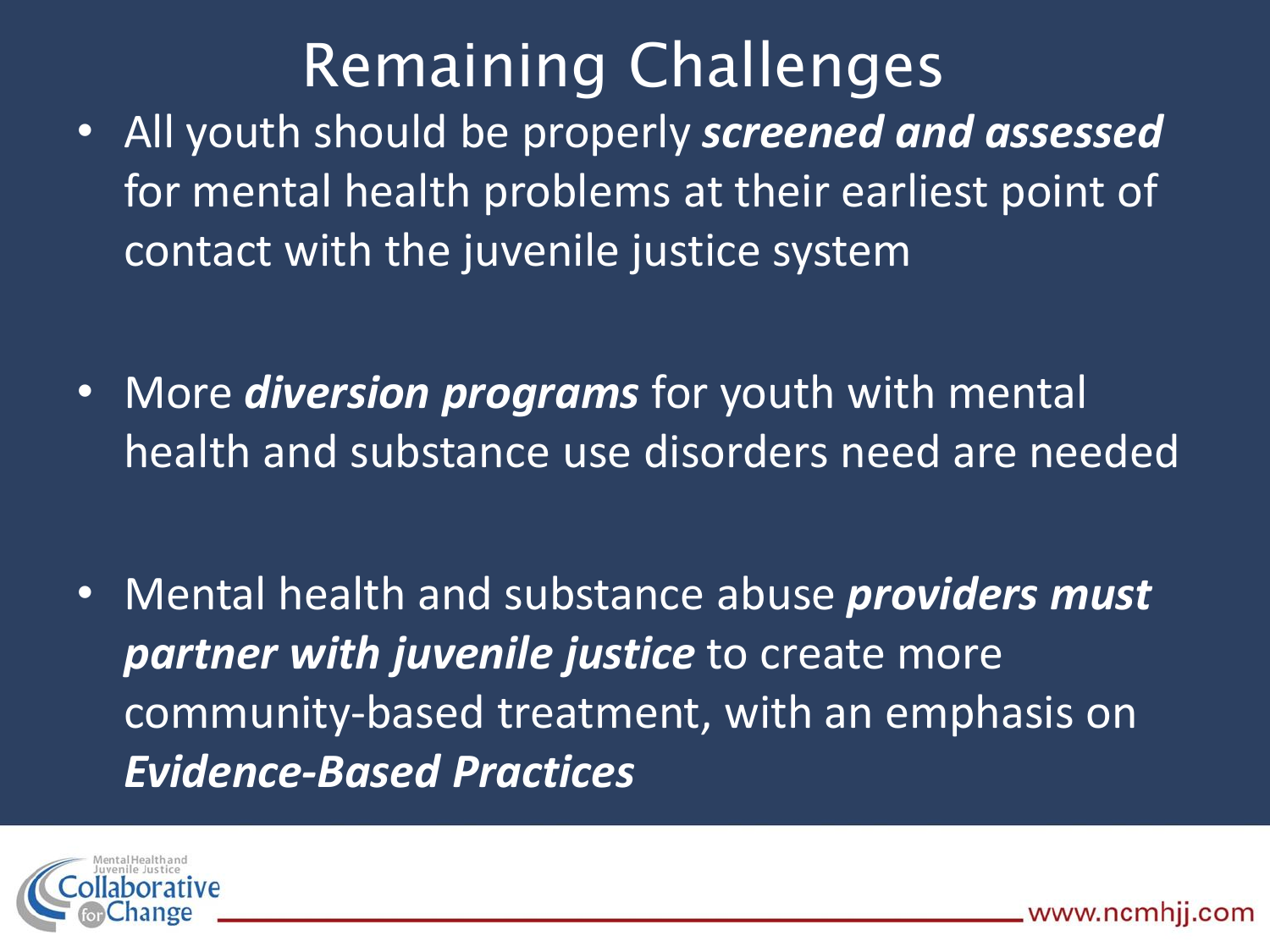# Remaining Challenges

- Need to make sure that youth who remain in the juvenile justice system have *access to effective treatments and interventions* and *staff are properly trained to respond*
- *All systems need to collaborate* this can no longer be viewed as a "justice" problem, including:
	- Child Protection system (Dual-Committed Youth)
	- Education and Special Education
	- Health and Behavioral Health providers
	- Law Enforcement
	- Potential Employers and Vocational Readiness Programs
	- Faith Communities